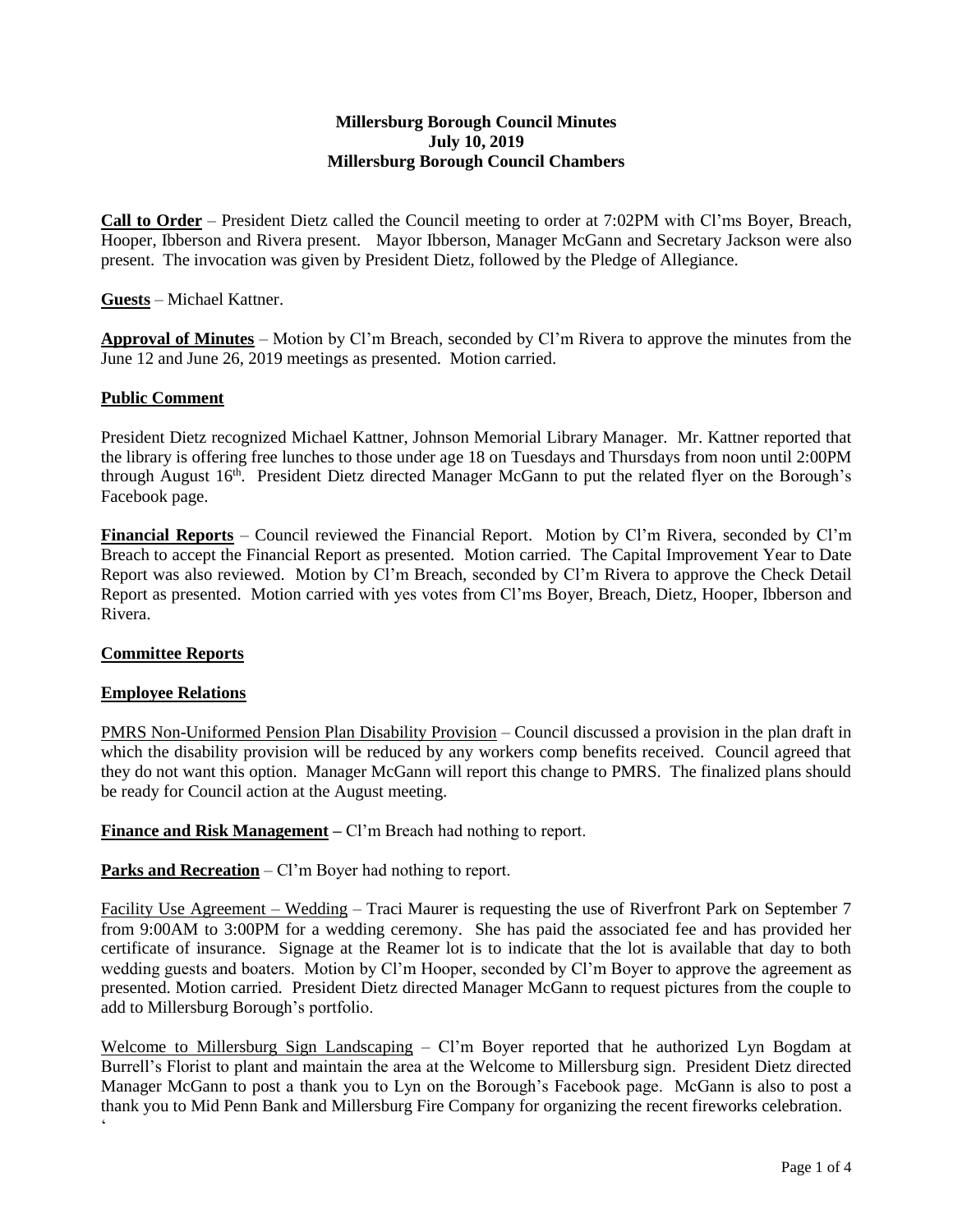Grosser Excavating Invoice – Council reviewed the invoice for \$2,165 for clean-up of the debris pile at the river front. Manager McGann reported that this expense falls within budgeted amounts. Motion by Cl'm Boyer, seconded by Cl'm Breach to pay the invoice as presented. Motion carried with yes votes from Cl'ms Boyer, Breach, Dietz, Hooper, Ibberson and Rivera. Cl'm Boyer will inspect the MYO compost site to see if we need to have Grosser's clean out at that location.

# **Property**

Pine Street Property Update – Cl'm Rivera reviewed a revised drawing of the new building and Council provided feedback. The next step is to obtain cost estimates.

**Public Safety –** Cl'm Ibberson had nothing to report.

Cl'm Boyer questioned whether or not we can support hiring a third full-time officer. Mayor Ibberson responded that the Civil Service Commission would have to oversee the hiring process. Further discussion was deferred to the upcoming Special Meeting. President Dietz directed Manager McGann to find out the starting salary in surrounding communities.

## **Streets**

Paving Project **–** Manager McGann reported that the paving project is scheduled to begin on July 22.

Mr. Kattner thanked the Council for the Library directional signs.

## **Economic Development**

Cl'm Dietz reported that he will be working on creating a document that will help to sell Millersburg for prospective employers. Both Manager McGann and Mr. Kattner will assist.

## **Mayor's Report**

Police Radio Band – Mayor Ibberson gave an update from Dauphin County EMA Director Libhart, regarding the police radio band of frequency for Dauphin County.

**Manager's Report** – Written report provided to all Cl'ms. Manager McGann highlighted that Act 51 of 2019 has passed. This legislation allows municipalities to set their up-coming year's tax rates by resolution if the rates remain the same or are lowered. The Census Bureau will be using Council Chambers to conduct six days of training during August. All Borough and Authority staff have been advised.

PSAB Fall Conference Registration – President Dietz reported that he won a door prize at PSAB's recent conference and offered it to Borough officials. The prize covers registration for the PSAB Fall Conference in State College, October 11-13. The attendee would need to cover lodging. Cl'ms were asked to consider attending

### **Unfinished Business**

MYO Park Renovations Project Bids – Manager McGann reported that action on the bids was tabled at the June 26<sup>th</sup> meeting. Both bids came in well over budget. Both DCNR and Dauphin County will allow extensions on our grants. Council discussed rejecting all bids and rebidding this fall. Cl'm Boyer questioned if there would be any permitting issues or any additional charges from YSM. Motion by Cl'm Ibberson, seconded by Cl'm Boyer to reject all bids. Motion carried. President Dietz directed Manager McGann to send the appropriate notification to the bidders, including the reason for Council's action and their intention to re-bid the project this fall.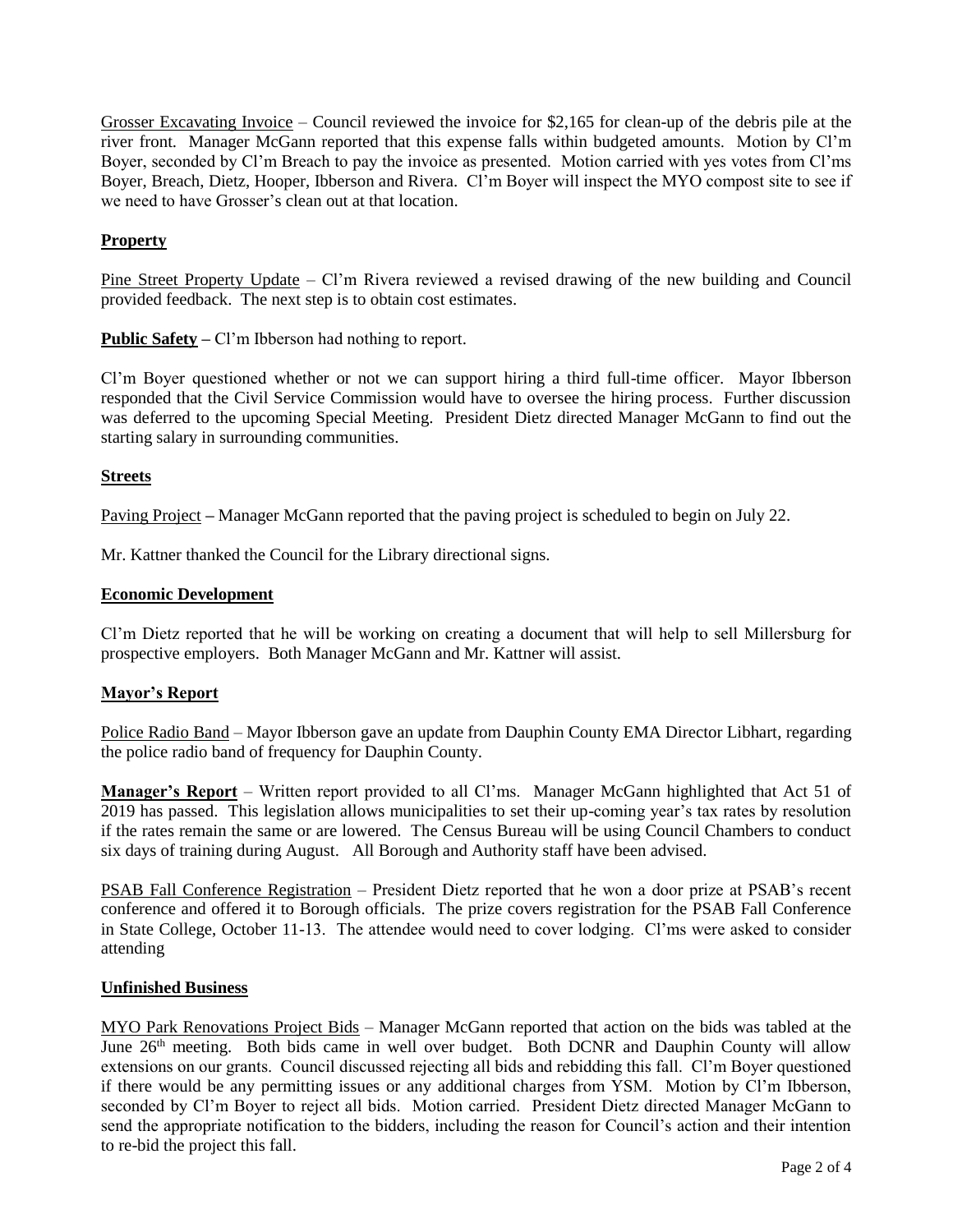## **New Business**

Borough Resolution No. 19-07 – Co-Sponsorship of MASD Gaming Grant – This resolution provides for Millersburg Borough to serve as a co-applicant for Millersburg School District's Gaming Grant application for ADA upgrades. Motion by Cl'm Hooper, seconded by Cl'm Rivera to approve Borough Resolution No. 19-07. Motion carried.

Property Maintenance and Sidewalk Ordinances Updates – Manager McGann asked Cl'ms to review the three draft ordinances he provided and to be ready to discuss them at the July Committee meeting. Per Cl'm Boyer's direction, these drafts are also to be distributed to Ed Fegley and Skip Wingard as Deputy Codes Officers.

Fire Company Contract – The current contract expires at the end of 2019. We need two Borough representatives to serve on the Contract Negotiating Committee. Manager McGann volunteered to serve. President Dietz directed Secretary Jackson to ask Cl'm Hoch if he would serve and to email the current contract to the Council.

Gaming Grant / DCIB Follow-Up /101 West Street ADA Upgrades – Council reviewed a draft letter to the PA Gaming Advisory Board, prepared by Manager McGann. The letter addresses a condition of the 2018- 2019 Gaming Grant agreement. President Dietz and Manager McGann will work on finalizing the letter.

Council also reviewed a quote from Larry Myers for the ADA Upgrades at 101 West Street. This quote does not include upgrading the restrooms. An additional quote is expected from RET Associates.

**Communications** – All communications were made available to Cl'ms.

### **Organization Reports**

Upper Dauphin COG – Cl'm Dietz reported that the June meeting was held in Carsonville. Representative Sue Helm spoke, as well as a PSP representative. The next meeting will be in September hosted by Upper Paxton Township.

Millersburg Planning Commission – Manager McGann reported that there was no meeting due to the fireworks celebration.

Millersburg Area Pool Association – No report.

Millersburg Fire Company – May meeting minutes were provided.

Millersburg Area Authority – June meeting minutes were provided to all Council members.

Dauphin County Tax Collection Committee – Secretary Jackson reported that the Committee will not meet until September.

Millersburg Ferry Boat Association – No report.

Dauphin Lebanon County Borough Association - President Dietz reported that the group will meet on July  $23<sup>rd</sup>$  at Perkins. The speaker will be a DEP municipal liaison officer.

Zoning Hearing Board – Manager McGann reported that there have been no hearings.

Upper Dauphin Industrial Development Authority – No report.